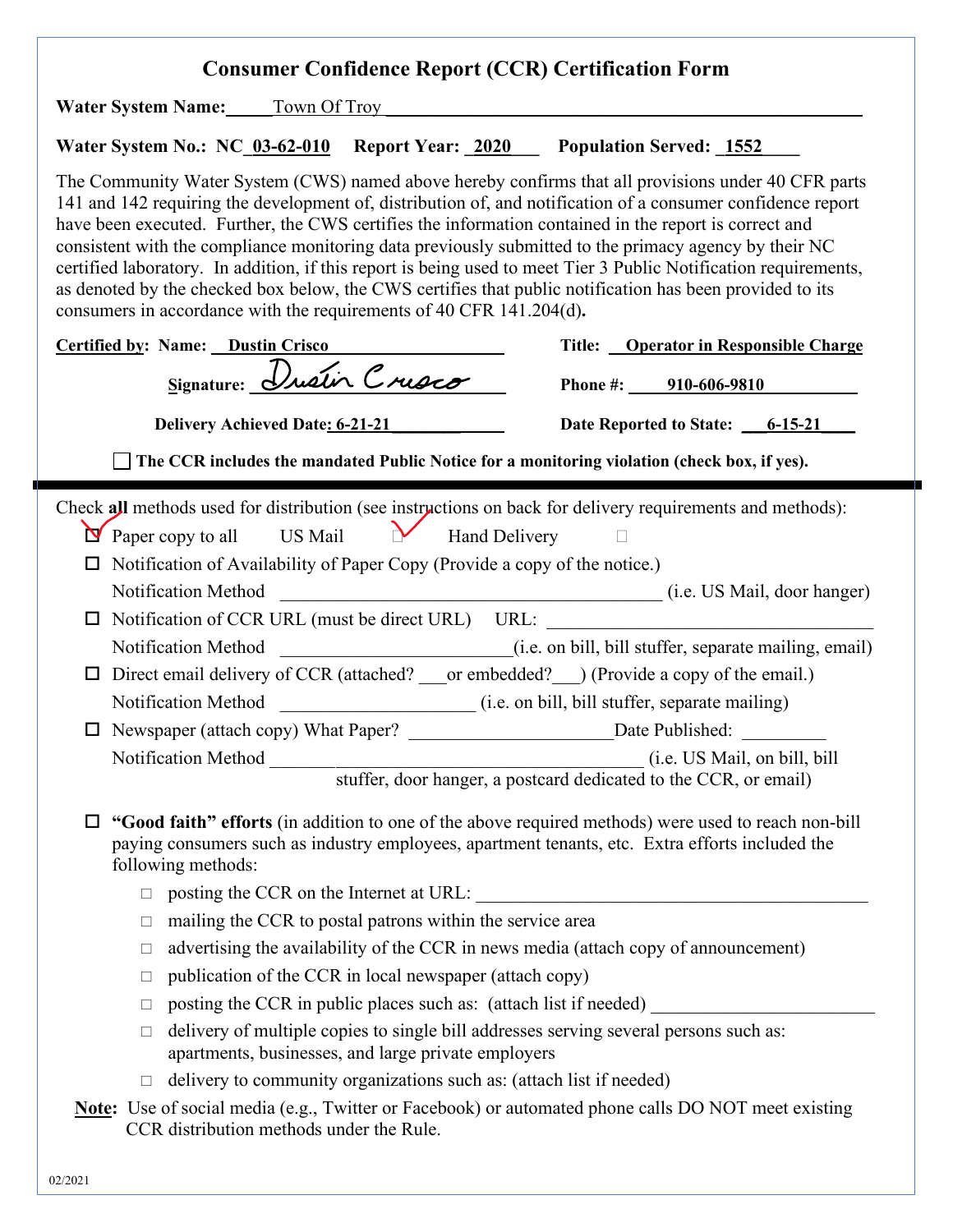# *"2020" Annual Drinking Water Quality Report "Town of Troy"*

# Water System Number: "**03-62-010"**

We are pleased to present to you this year's Annual Drinking Water Quality Report. This report is a snapshot of last year's water quality. Included are details about your source(s) of water, what it contains, and how it compares to standards set by regulatory agencies. Our constant goal is to provide you with a safe and dependable supply of drinking water. We want you to understand the efforts we make to continually improve the water treatment process and protect our water resources. We are committed to ensuring the quality of your water and to providing you with this information because informed customers are our best allies. **If you have any questions about this report or concerning your water, please contact Dustin Crisco at (910) 572-3661. We want our valued customers to be informed about their water utility.** 

### **What EPA Wants You to Know**

Drinking water, including bottled water, may reasonably be expected to contain at least small amounts of some contaminants. The presence of contaminants does not necessarily indicate that water poses a health risk. More information about contaminants and potential health effects can be obtained by calling the Environmental Protection Agency's Safe Drinking Water Hotline (800-426- 4791).

Some people may be more vulnerable to contaminants in drinking water than the general population. Immuno-compromised persons such as persons with cancer undergoing chemotherapy, persons who have undergone organ transplants, people with HIV/AIDS or other immune system disorders, some elderly, and infants can be particularly at risk from infections. These people should seek advice about drinking water from their health care providers. EPA/CDC guidelines on appropriate means to lessen the risk of infection by *Cryptosporidium* and other microbial contaminants are available from the Safe Drinking Water Hotline (800- 426-4791).

If present, elevated levels of lead can cause serious health problems, especially for pregnant women and young children. Lead in drinking water is primarily from materials and components associated with service lines and home plumbing. [Name of Utility] is responsible for providing high quality drinking water, but cannot control the variety of materials used in plumbing components. When your water has been sitting for several hours, you can minimize the potential for lead exposure by flushing your tap for 30 seconds to 2 minutes before using water for drinking or cooking. If you are concerned about lead in your water, you may wish to have your water tested. Information on lead in drinking water, testing methods, and steps you can take to minimize exposure is available from the Safe Drinking Water Hotline or at [http://www.epa.gov/safewater/lead.](http://www.epa.gov/safewater/lead)

The sources of drinking water (both tap water and bottled water) include rivers, lakes, streams, ponds, reservoirs, springs, and wells. As water travels over the surface of the land or through the ground, it dissolves naturally-occurring minerals and, in some cases, radioactive material, and can pick up substances resulting from the presence of animals or from human activity. Contaminants that may be present in source water include microbial contaminants, such as viruses and bacteria, which may come from sewage treatment plants, septic systems, agricultural livestock operations, and wildlife; inorganic contaminants, such as salts and metals, which can be naturally-occurring or result from urban stormwater runoff, industrial or domestic wastewater discharges, oil and gas production, mining, or farming; pesticides and herbicides, which may come from a variety of sources such as agriculture, urban stormwater runoff, and residential uses; organic chemical contaminants, including synthetic and volatile organic chemicals, which are by-products of industrial processes and petroleum production, and can also come from gas stations, urban stormwater runoff, and septic systems; and radioactive contaminants, which can be naturally-occurring or be the result of oil and gas production and mining activities.

In order to ensure that tap water is safe to drink, EPA prescribes regulations which limit the amount of certain contaminants in water provided by public water systems. FDA regulations establish limits for contaminants in bottled water, which must provide the same protection for public health.

# **When You Turn on Your Tap, Consider the Source**

The water that is used by this system is purchased from Montgomery County Water and has been collected from Lake Tillery. That facility is located on Hydro Rd in Mt. Gilead. The Montgomery County 2020 CCR report is available at:

https://nmcdn.io/e186d21f8c7946a19faed23c3da2f0da/9938771685204d8ea2bbc1353c6b7aed/files/departments/publicutilities/documents/2020\_CCR\_Montgomery\_County.pdf

### **Source Water Assessment Program (SWAP) Results**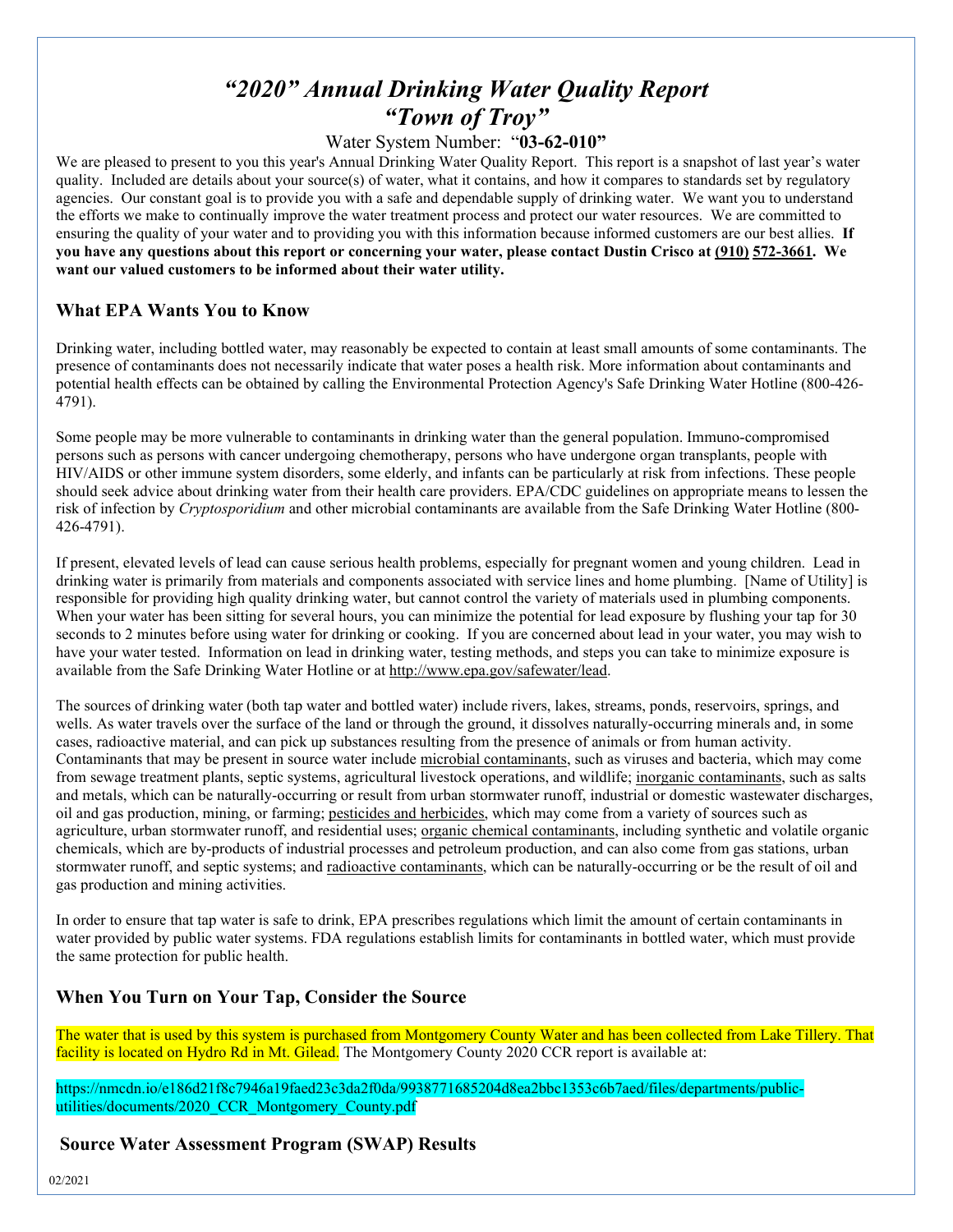The North Carolina Department of Environmental Quality (DEQ), Public Water Supply (PWS) Section, Source Water Assessment Program (SWAP) conducted assessments for all drinking water sources across North Carolina. The purpose of the assessments was to determine the susceptibility of each drinking water source (well or surface water intake) to Potential Contaminant Sources (PCSs). The results of the assessment are available in SWAP Assessment Reports that include maps, background information and a relative susceptibility rating of Higher, Moderate or Lower.

The relative susceptibility rating of each source for the Town of Troy was determined by combining the contaminant rating (number and location of PCSs within the assessment area) and the inherent vulnerability rating (i.e., characteristics or existing conditions of the well or watershed and its delineated assessment area). The assessment findings are summarized in the table below:

#### **Susceptibility of Sources to Potential Contaminant Sources (PCSs)**

| <b>Source Name</b> | <b>Susceptibility Rating</b> | <b>SWAP Report Date</b> |
|--------------------|------------------------------|-------------------------|
| Lake Tillerv       | Moderate                     | September 2020          |

The complete SWAP Assessment report for [Town of Troy] may be viewed on the Web at:<https://www.ncwater.org/?page=600> Note that because SWAP results and reports are periodically updated by the PWS Section, the results available on this web site may differ from the results that were available at the time this CCR was prepared. If you are unable to access your SWAP report on the web, you may mail a written request for a printed copy to: Source Water Assessment Program – Report Request, 1634 Mail Service Center, Raleigh, NC 27699-1634, or email requests to swap@ncdenr.gov. Please indicate your system name, number, and provide your name, mailing address and phone number. If you have any questions about the SWAP report please contact the Source Water Assessment staff by phone at 919-707-9098.

It is important to understand that a susceptibility rating of "higher" does not imply poor water quality, only the system's potential to become contaminated by PCSs in the assessment area.

# **Help Protect Your Source Water**

Protection of drinking water is everyone's responsibility. You can help protect your community's drinking water source in several ways: (examples: dispose of chemicals properly; take used motor oil to a recycling center, volunteer in your community to participate in group efforts to protect your source, etc.).

# **Violations that Your Water System Received for the Report Year**

During 2020, or during any compliance period that ended in 2020, we did not receive any type of violation.

# **Water Quality Data Tables of Detected Contaminants**

We routinely monitor for over 150 contaminants in your drinking water according to Federal and State laws. The tables below list all the drinking water contaminants that we detected in the last round of sampling for each particular contaminant group. The presence of contaminants does not necessarily indicate that water poses a health risk. **Unless otherwise noted, the data presented in this table is from testing done January 1 through December 31, (2020).** The EPA and the State allow us to monitor for certain contaminants less than once per year because the concentrations of these contaminants are not expected to vary significantly from year to year. Some of the data, though representative of the water quality, is more than one year old.

#### **Important Drinking Water Definitions:**

*Not-Applicable (N/A)* – Information not applicable/not required for that particular water system or for that particular rule.

*Non-Detects (ND)* - Laboratory analysis indicates that the contaminant is not present at the level of detection set for the particular methodology used.

*Parts per million (ppm) or Milligrams per liter (mg/L)* - One part per million corresponds to one minute in two years or a single penny in \$10,000.

*Parts per billion (ppb) or Micrograms per liter (ug/L)* - One part per billion corresponds to one minute in 2,000 years, or a single penny in \$10,000,000.

*Parts per trillion (ppt) or Nanograms per liter (nanograms/L)* - One part per trillion corresponds to one minute in 2,000,000 years, or a single penny in \$10,000,000,000.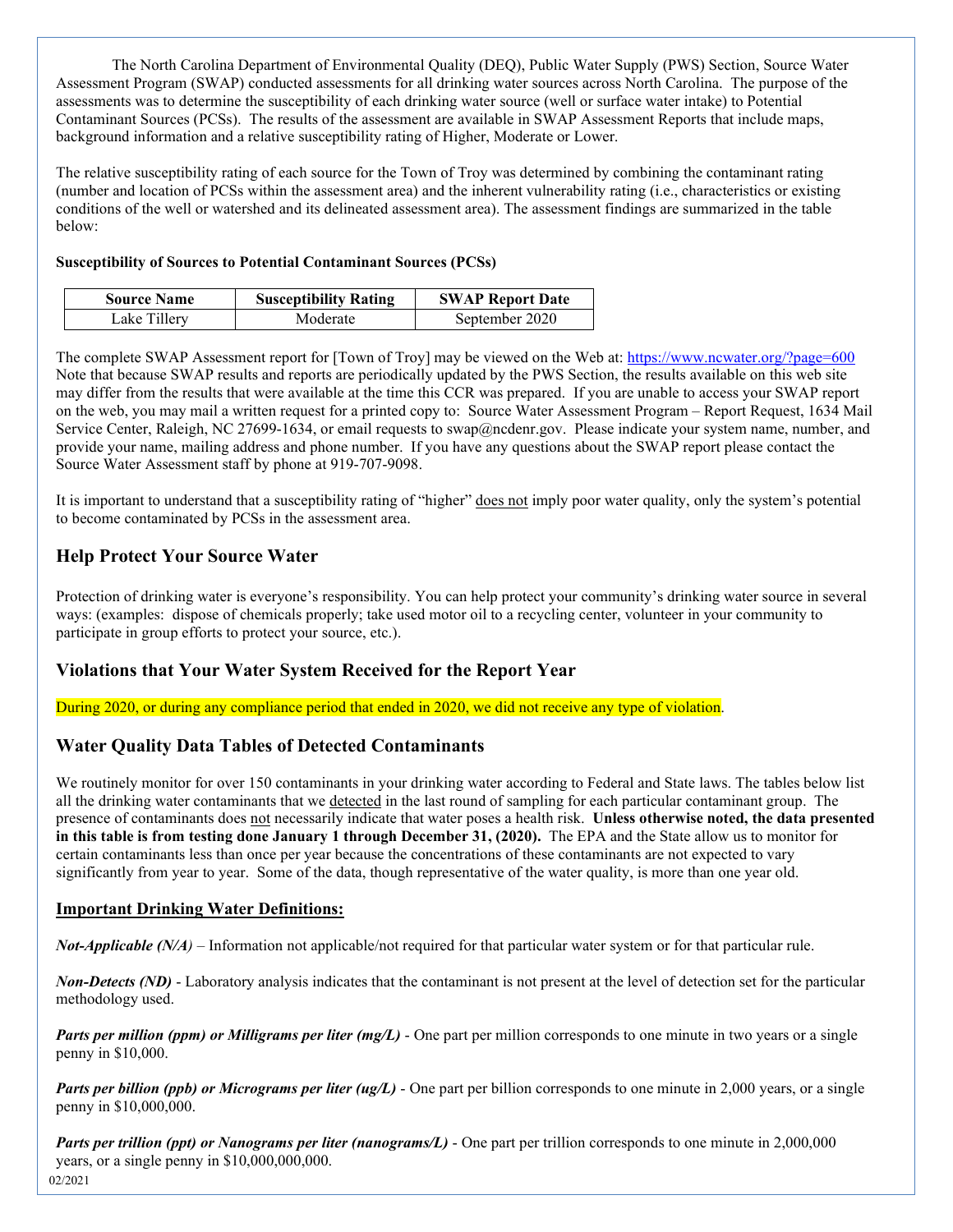*Parts per quadrillion (ppq) or Picograms per liter (picograms/L)* - One part per quadrillion corresponds to one minute in 2,000,000,000 years or one penny in \$10,000,000,000,000.

*Picocuries per liter (pCi/L)* - Picocuries per liter is a measure of the radioactivity in water.

*Million Fibers per Liter (MFL)* - Million fibers per liter is a measure of the presence of asbestos fibers that are longer than 10 micrometers.

*Nephelometric Turbidity Unit (NTU)* - Nephelometric turbidity unit is a measure of the clarity of water. Turbidity in excess of 5 NTU is just noticeable to the average person.

*Action Level (AL) -* The concentration of a contaminant which, if exceeded, triggers treatment or other requirements which a water system must follow.

*Treatment Technique (TT)* **-** A required process intended to reduce the level of a contaminant in drinking water.

*Maximum Residual Disinfection Level (MRDL)* – The highest level of a disinfectant allowed in drinking water. There is convincing evidence that addition of a disinfectant is necessary for control of microbial contaminants.

*Maximum Residual Disinfection Level Goal (MRDLG)* – The level of a drinking water disinfectant below which there is no known or expected risk to health. MRDLGs do not reflect the benefits of the use of disinfectants to control microbial contaminants.

*Locational Running Annual Average (LRAA)* – The average of sample analytical results for samples taken at a particular monitoring location during the previous four calendar quarters under the Stage 2 Disinfectants and Disinfection Byproducts Rule.

*Level 1 Assessment - A Level 1 assessment is a study of the water system to identify potential problems and determine (if possible) why total coliform bacteria have been found in our water system.*

*Level 2 Assessment - A Level 2 assessment is a very detailed study of the water system to identify potential problems and determine (if possible) why an E. coli MCL violation has occurred and/or why total coliform bacteria have been found in our water system on multiple occasions.*

*Maximum Contaminant Level (MCL)* - The highest level of a contaminant that is allowed in drinking water. MCLs are set as close to the MCLGs as feasible using the best available treatment technology.

*Maximum Contaminant Level Goal (MCLG)* - The level of a contaminant in drinking water below which there is no known or expected risk to health. MCLGs allow for a margin of safety.

#### **REVISED TOTAL COLIFORM RULE:**

**Microbiological Contaminants in the Distribution System -** For systems that collect *less than 40* samples per month

| Contaminant (units)                              | <b>MCL</b><br>Violation<br>Y/N | Your<br>Water | <b>MCLG</b>  | <b>MCL</b>                                                                                                                                                                                                                                                                                                                                                                                                        | Likely Source of<br>Contamination       |
|--------------------------------------------------|--------------------------------|---------------|--------------|-------------------------------------------------------------------------------------------------------------------------------------------------------------------------------------------------------------------------------------------------------------------------------------------------------------------------------------------------------------------------------------------------------------------|-----------------------------------------|
| Total Coliform Bacteria<br>(presence or absence) | N/A                            | N/A           | N/A          | TT*                                                                                                                                                                                                                                                                                                                                                                                                               | Naturally present in the<br>environment |
| E. coli<br>(presence or absence)                 | No                             | $\theta$      | $\mathbf{0}$ | Routine and repeat samples are total<br>coliform-positive and either is $E$ , coli-<br>positive or system fails to take repeat<br>samples following $E$ , coli-positive routine<br>sample or system fails to analyze total<br>coliform-positive repeat sample for $E$ , coli<br>Note: If either an original routine sample<br>and/or its repeat samples(s) are $E$ . coli<br>positive, a Tier 1 violation exists. | Human and animal fecal waste            |